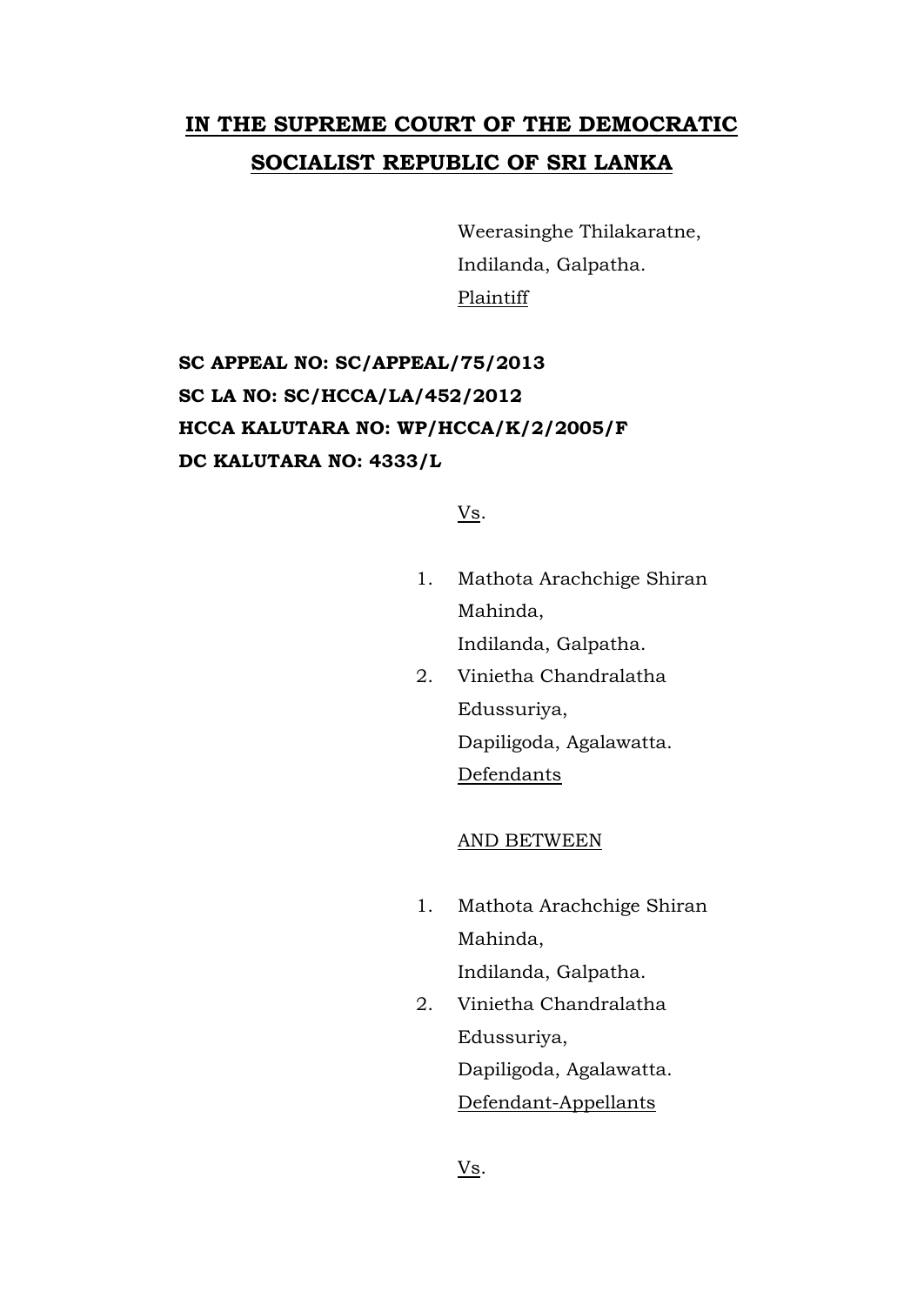Weerasinghe Thilakaratne, Indilanda, Galpatha. Plaintiff-Respondent

## AND NOW BETWEEN

Weerasinghe Thilakaratne, Indilanda, Galpatha. Plaintiff-Respondent-Appellant

Vs.

- 1. Mathota Arachchige Shiran Mahinda, (Deceased)
- 1A. Gamage Dona Kamani Chandra Kumari, Both of Indilanda, Galpatha.
- 2. Vinietha Chandralatha Edussuriya, Dapiligoda, Agalawatta. Defendant-Appellant-**Respondents**

Before: P. Padman Surasena, J. K.K. Wickramasinghe, J. Mahinda Samayawardhena, J.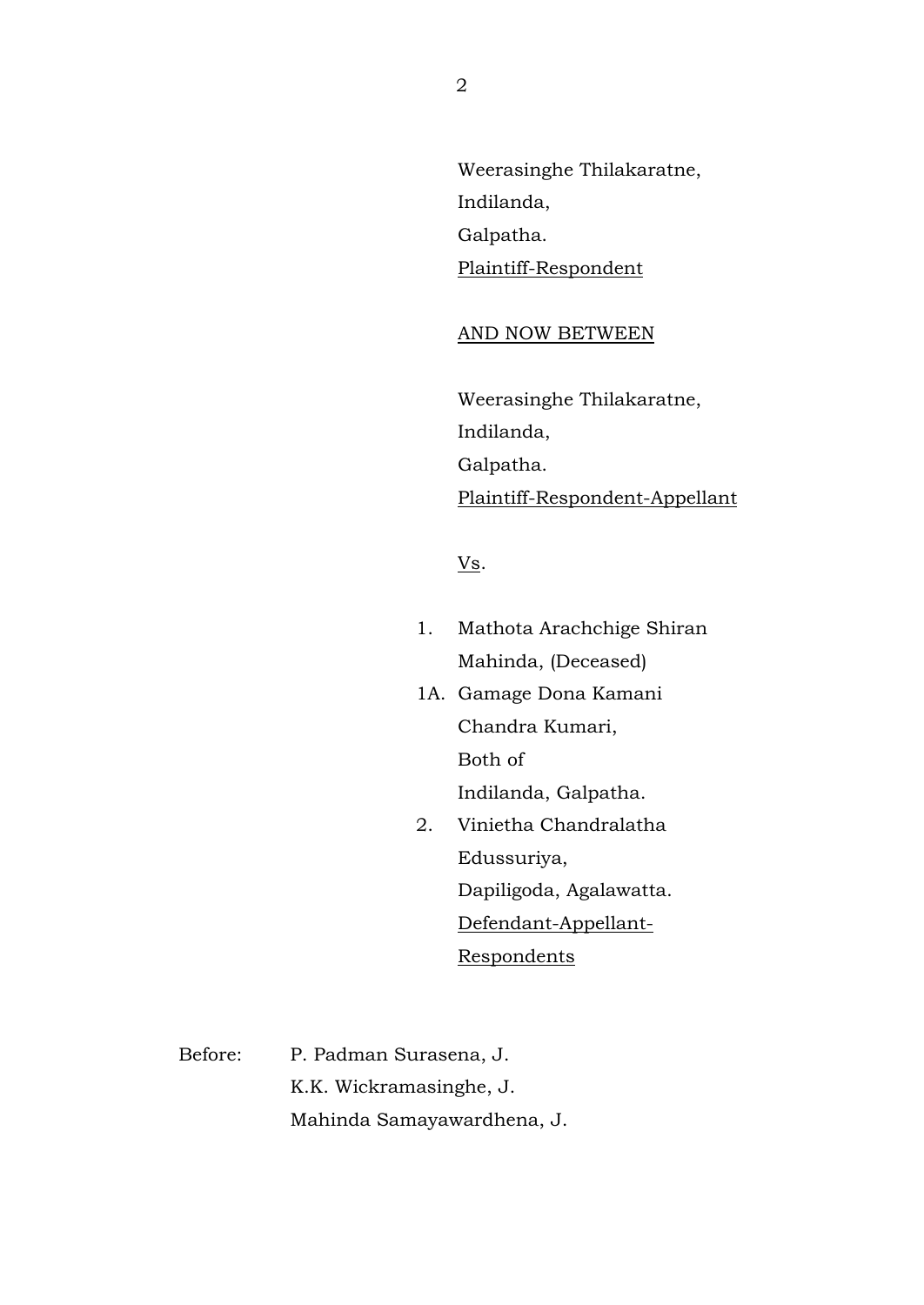Counsel: Harsha Soza, P.C., with Anuruddha Dharmaratne for the Plaintiff-Respondent-Appellant.

> Dr. Jayatissa De Costa, P.C., with Chanuka Ekanayake for the Defendant-Appellant-Respondents.

Argued on: 27.04.2021

Written submissions:

by the Plaintiff-Respondent-Appellant on 01.07.2013 by the Defendant-Appellant-Respondents on 28.10.2013

Decided on: 10.06.2021

Mahinda Samayawardhena, J.

The Plaintiff filed this action in the District Court of Kalutara against the two Defendants seeking a declaration in the prayer to the plaint that he has obtained a permanent servitude to use the road described in the third schedule to the plaint, ejectment of the Defendants from the encroached area of this road, and damages.

As I will explain below, instead of stating "he has obtained a permanent servitude to use the road described in the third schedule to the plaint", it would have been clearer had the Plaintiff simply stated that he has the right to use the road described in the third schedule to the plaint.

At the request of the Plaintiff, the District Court issued a commission to depict the encroached portion of the said road.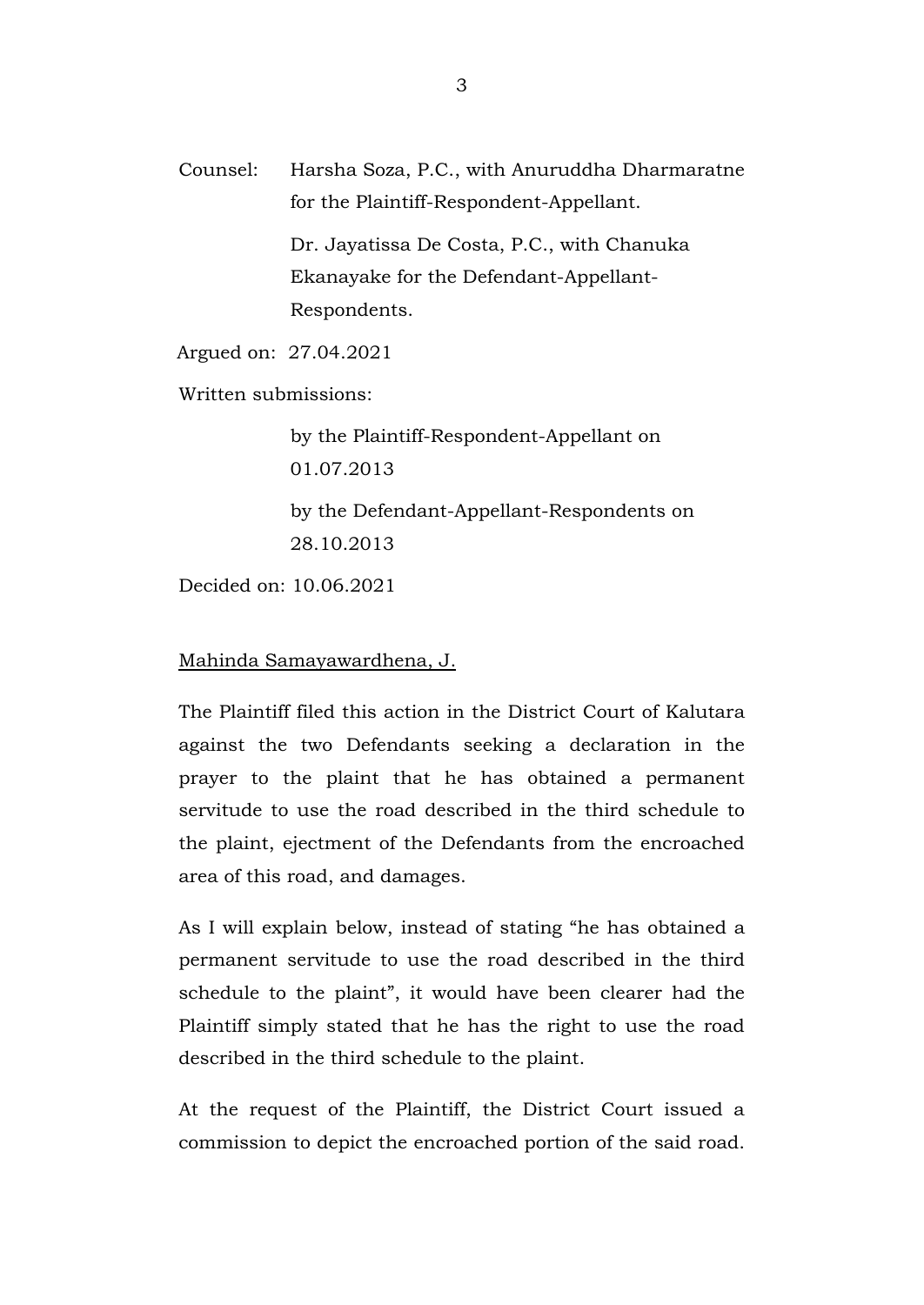Plan No. 717B produced in evidence as P1 through the Court Commissioner shows the encroached portion marked Lot X.

After receipt of the said Plan and before filing the answer, the Defendants also moved for a commission. In execution of this commission, Plan No. 732 was received by Court. However, the Defendants did not produce this Plan in evidence.

Having studied both Plans, the Defendants filed answer stating that they have prescribed to the portion marked X in Plan No. 717B and therefore the Plaintiff's action shall be dismissed.

After trial, the District Court entered Judgment for the Plaintiff except for damages.

On appeal to the High Court of Civil Appeal, the High Court set aside the Judgment of the District Court but did not say the Defendants were entitled to their cross-claim of prescriptive title over the encroached portion of the road.

Being dissatisfied with the Judgment of the High Court, the Plaintiff preferred this appeal to this Court.

The High Court set aside the Judgment of the District Court on the ground that the Plaintiff failed to identify the subject matter in dispute:

*[T]he Plaintiff has failed to show the exact width of the road that was there before the encroachment and the present width of the road that is existing now. Hence the Plaintiff has totally failed to prove the width of the road which should be depicted on the said roadway. Hence*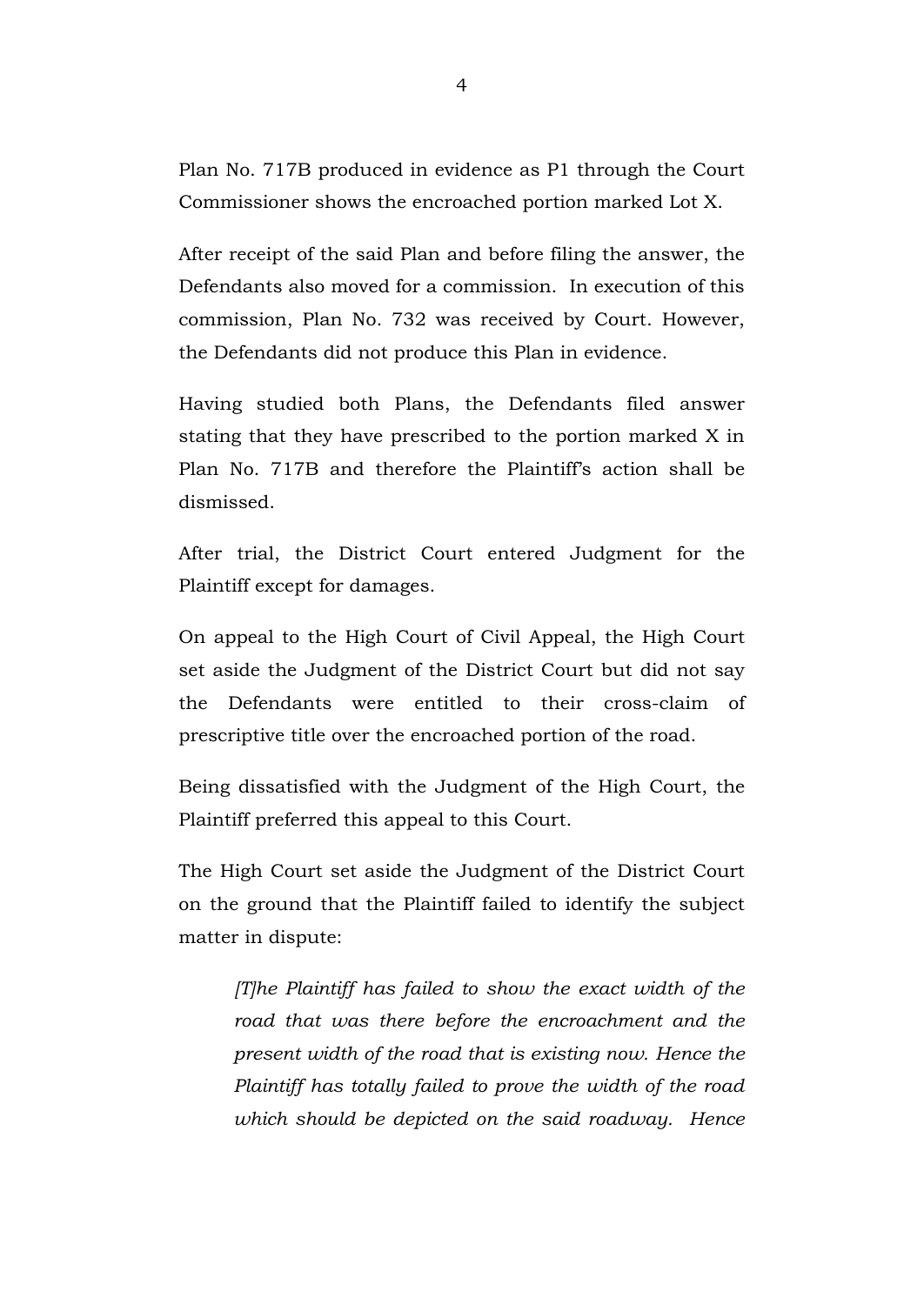*the Plaintiff has failed to identify the subject matter in dispute.*

The identity of the subject matter was never in controversy before the trial Court. There was no issue raised by the Defendants to that effect. Before the District Court, "the subject matter in dispute" was identified by both parties and the Court as Lot X in Plan No. 717B.

The Plaintiff's position was that the said Lot X was a portion of the road depicted as part of the western boundary of Lot 1 in the Final Partition Plan No. 2824 marked P3, whereas the Defendants' position was that they had prescribed to that portion of the road.

Notwithstanding the Defendants' appeal was allowed on the said ground, the High Court also raised some concerns about the presence of trees over 10 years of age and an electricity post fixed to draw an electricity line to the Plaintiff's house in the portion marked X in Plan No. 717B. The High Court states that the Plaintiff did not explain how such old trees came into being on this road if he had been using that road over the years.

In my view, the presence of old trees within the encroached area is beside the point. Let me explain.

The Plaintiff filed the partition action No. 4834/P in the District Court of Kalutara to partition Lot Nos. 1C and 10 in Partition Plan No. 934 marked P9 among the Plaintiff and several Defendants. The Preliminary Plan No. 2693 marked P6A and the Report marked P7 were prepared for the said partition action. According to this Preliminary Plan and Report, the disputed road in the instant action was part of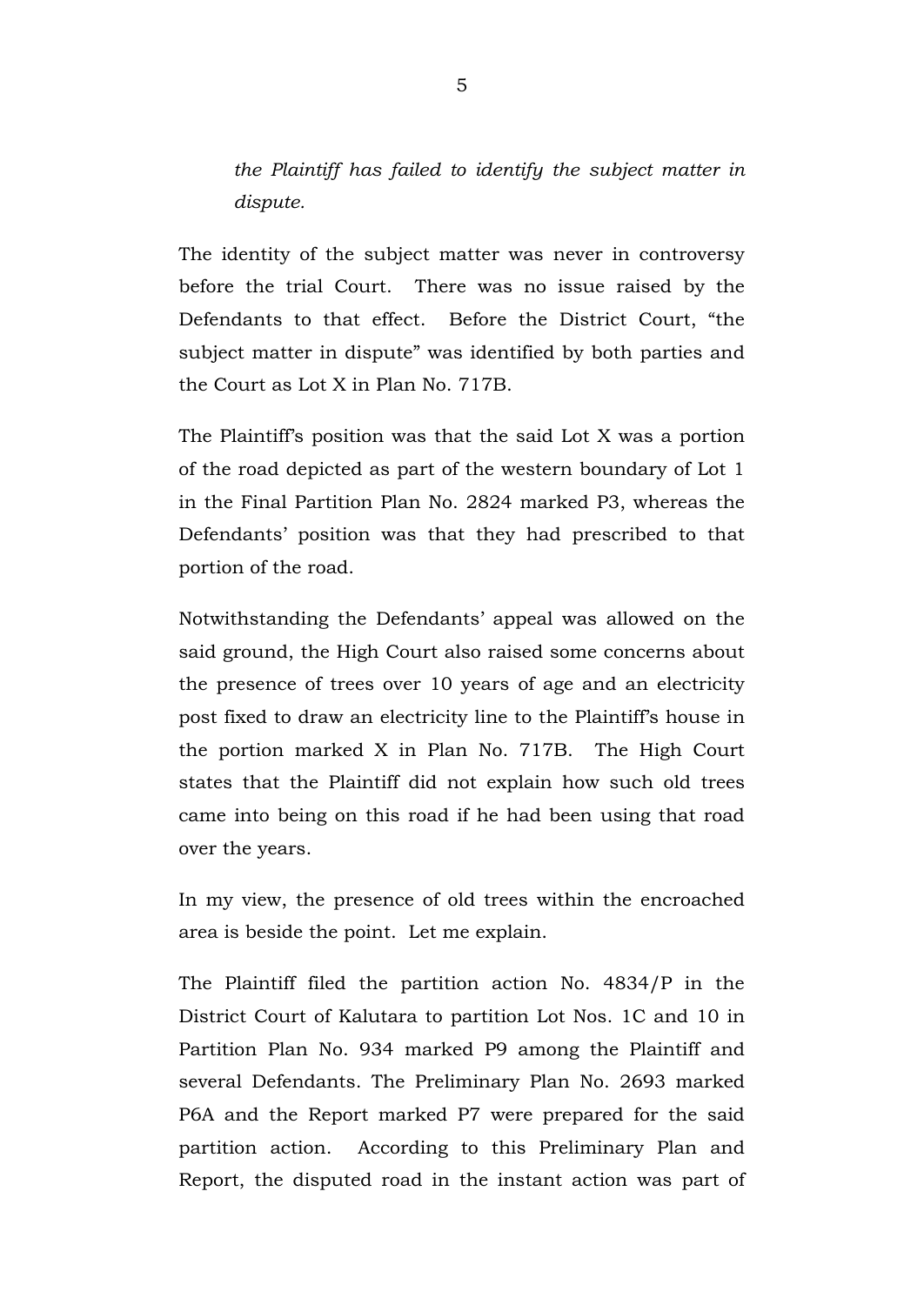the corpus in the said partition action. This Plan and Report further go to prove that a portion of this disputed road had been encroached by the 1st Defendant in the instant action at that time. The Court Commissioner had shown the encroached portion as Lot C in the said Preliminary Plan. However the 1st Defendant had not made an application to be added as a party to that action, which he ought to have done if he had a claim to that portion. The Final Partition Plan is Plan No. 2824 marked P3 where the now disputed full road is shown as part of the western boundary of Lot 1, which was allotted according to the Final Decree dated 21.02.1984 marked P4 to the Plaintiff in the instant action. Hence, the Plaintiff has every right to use this road as part of the subject matter in that partition action. He does not need to show any other right to use this road.

What the Court Commissioner did in the instant action was to superimpose the said roadway in Plan No. 2824 on his Plan No. 717B and show the existing encroachment. This is similar to what the Court Commissioner in partition case No. 4834/P did when he prepared the Preliminary Plan No. 2693 marked P6A.

Admittedly, the Final Decree in partition case No. 4834/P marked P4 was entered on 21.02.1984 and, according to her own police statement marked P11, the 2nd Defendant in the instant action put up a barbed wire fence enclosing the encroached area on 25.04.1994.

It is irrelevant to give unwanted prominence or importance to the ages of trees found on the encroached portion of the road. The Court Commissioner carried out the survey in the instant action in 1995. According to the Report, one tree is about 20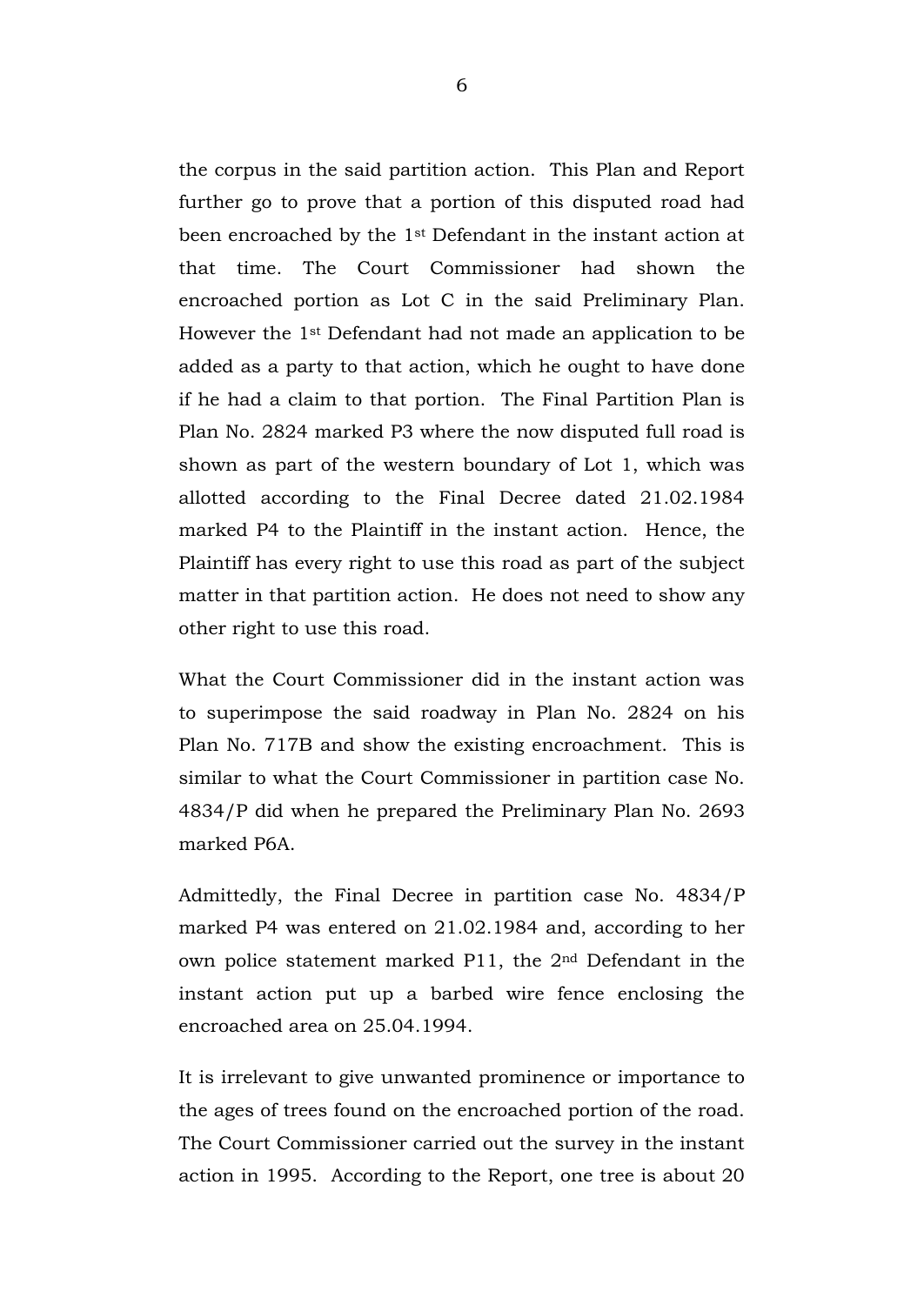years old and the other about 15 years old. This means when the Final Partition Decree P4 in partition case No. 4834 was entered in 1984, the trees were already on that portion of the road. The Defendants cannot say that they planted these trees after the Final Decree P4 because the trees are much older than 11 years. Nor can they claim any prescriptive rights to that portion because the Final Decree P4 wiped out all such rights, if they had any.

The electricity post, which has been fixed to draw an electricity line to the Plaintiff's house is also within the portion marked X in Plan No. 717B. The 2nd Defendant in her evidence admits that the area the electricity post is fixed onto belongs to the Plaintiff. Electricity posts are not fixed on lands belonging to outsiders. They are fixed either on the side of the road or on the customer's land.

There is no evidence acceptable to Court that the Defendants acquired prescriptive title to the encroached area marked X in Plan No. 717B as required by section 3 of the Prescription Ordinance. Even the High Court did not come to such a finding.

The High Court set aside the Judgment of the District Court on the completely erroneous basis of non-identification of the subject matter of the dispute.

This Court granted leave to appeal against the Judgment of the High Court on the following questions of law:

Have the learned Judges of the High Court erred in law by:

(a) arriving at the finding that the Plaintiff has failed to identify the subject matter of the action?